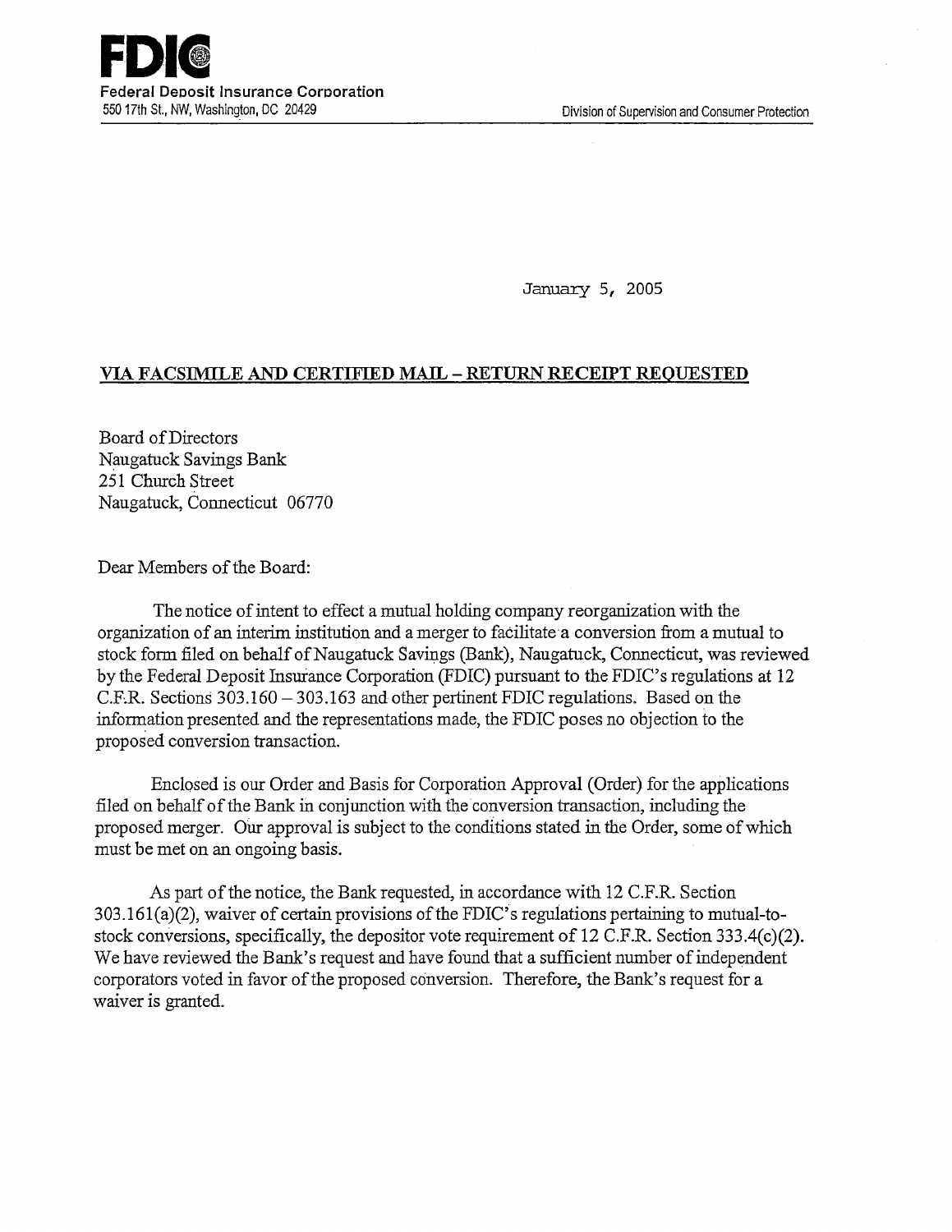$\hat{\boldsymbol{\beta}}$ 

Please notify the Boston Area Office in writing when the proposed transaction has been consummated. If an extension of time limit included in the Order is required, a letter requesting a specific extension of the limitation, including reasons therefore, should be submitted to the Boston Area Office.

Sincerely,

# **/S/**

John M. Lane Deputy Director

Enclosure: Order and Basis for Corporation Approval

cc: Richard A. Schaberg, Esquire Thatcher Proffitt & Wood LLP 1700 Pennsylvania Avenue, NW Suite 800 washington, DC 2000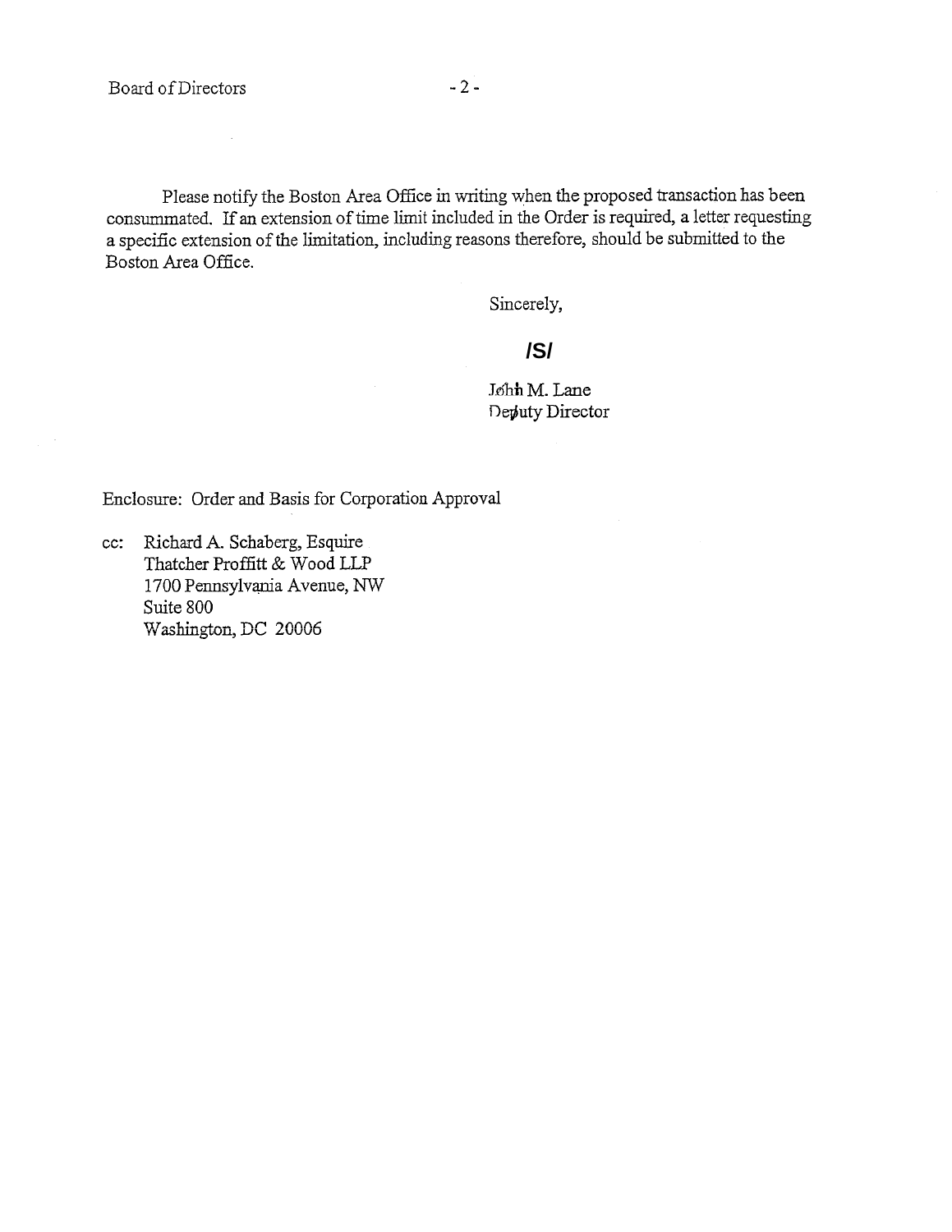### **FEDERAL DEPOSIT INSURANCE CORPORATION**

Naugatuck Savings Bank Naugatuck, New Haven County, Connecticut

# Application for Consent to Merge

#### **ORDER AND BASIS FOR CORPORATION APPROVAL**

Pursuant to Section 18(c) and other provisions of the Federal Deposit Insurance Act (FDI Act), an application has been filed on behalf of Naugatuck Savings Bank, Naugatuck, Connecticut (Mutual Institution), currently a Connecticut-chartered mutual savings bank and Bank Insurance Fund (BIF) member with total resources of \$622,922,000 and total deposits of \$495,954,000 as of September 30, 2004, for the FDIC's consent to merge with Naugatuck Stock Bank, Naugatuck, Connecticut (Stock Savings Bank), a proposed new interim Connecticut-chartered stock savings bank.

The transaction is the result of Mutual Institution's plan of reorganization, which, solely to facilitate such undertaking, provides for:

- The Mutual Institution to establish a Connecticut-chartered mutual holding company to be known as Nutmeg Financial MHC, Inc., and to capitalize it with \$100,000;
- Nutmeg Financial MHC, Inc., to establish as a subsidiary Stock Savings Bank and for Mutual Institution to immediately merge with and into Stock Savings Bank, under the name of Naugatuck Savings Bank but with the charter of Stock Savings Bank (Resultant Bank);
- Nutmeg Financial MHC, Inc., to convert to a federally chartered mutual holding company, Nutmeg Financial, MHC; and,
- Upon consummation, Nutmeg Financial, MHC, will own 100 percent of the stock of Resultant Bank.

At the conclusion of the reorganization, the deposits of the Resultant Bank will continue to be insured under the BIF. Following consummation of the merger, the Resultant Bank will operate the same banking business, with the same management, and at the same locations as Mutual Institution. The proposed transaction will not alter the competitive structure of banking in the market served by Mutual Institution. The Resultant Bank's principal office will continue to be located at 251 Church Street, Naugatuck, Connecticut.

Applications for reorganization of Mutual Institution and the subsequent merger of the Mutual Institution into Stock Savings Bank were also filed with the Connecticut Department of Banking, which approved the applications on December 6, 2004. The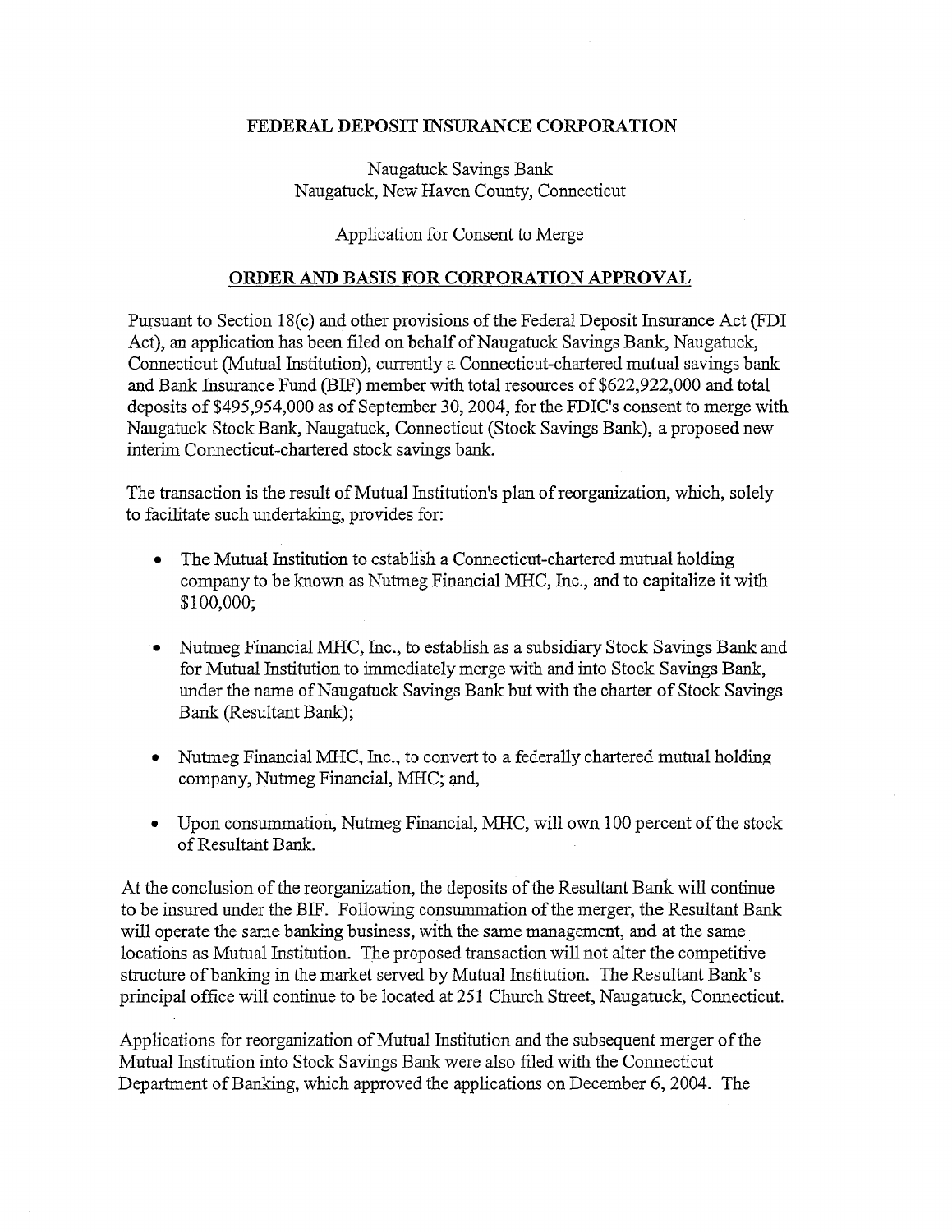application filed with the Office of Thrift Supervision for the conversion of Nutmeg Financial MHC, Inc., to a federal holding company remains pending.

Notice of the proposed transaction, in a form approved by the FDIC, has been published pursuant to the FDI Act. A review of available information, including the Community Reinvestment Act (CRA) Statement of Mutual Institution, discloses no inconsistencies with the purposes of the CRA. The Resultant Bank is expected to continue to meet the credit needs of its entire community, consistent with the safe and sound operation of the institution.

In connection with the applications, the FDIC has taken into consideration the financial and managerial resources and future prospects of the proponent bank and the Resultant Bank, the convenience and needs of the community to be served, and the effectiveness of proponent bank in combating money laundering activities. Having found favorably on all statutory factors and having considered other relevant information, including reports on the competitive factors furnished by the Comptroller of the Currency, the Board of Governors of the Federal Reserve System, the Office of Thrift Supervision, and the Attorney General of the United States, it is the FDIC's judgment that the application should be and hereby is approved, subject to the following conditions:

- 1. That, prior to the sale, transfer, or other disposition of any shares of Resultant Bank to any person (including any Employee Stock Ownership Plan), or a conversion of Nutmeg Financial, MHC, to stock form, the Resultant Bank will provide written notification to the FDIC and provide the FDIC with copies of all documents filed with state and federal banking and/or securities regulators in connection with such sale, transfer, disposition, or conversion;
- 2. That should any shares of the stock ofthe Resultant Bank be issued to persons other than Nutmeg Financial, MHC, any dividends waived by Nutmeg Financial, MHC, must be retained by the Resultant Bank and segregated, earmarked, or otherwise identified on the books and records of the Resultant Bank; such amounts must be taken into account in any valuation of the institution, and factored into the calculation used in establishing a fair and reasonable basis for exchanging shares in any subsequent conversion of Nutmeg Financial, MHC, to stock form; such amounts shall not be available for payment to, or the value thereof transferred to, minority shareholders, by any means, including through dividend payments or at liquidation;
- 3. That any change in proposed management, including the board of directors, will render this approval null and void unless such proposal is approved by the FDIC prior to the consummation of the proposed transaction;
- 4. That the transaction shall not be consummated within less than fifteen days after the date of this Order, or later than six months after the date of this Order, unless such period is extended for good cause by the FDIC;